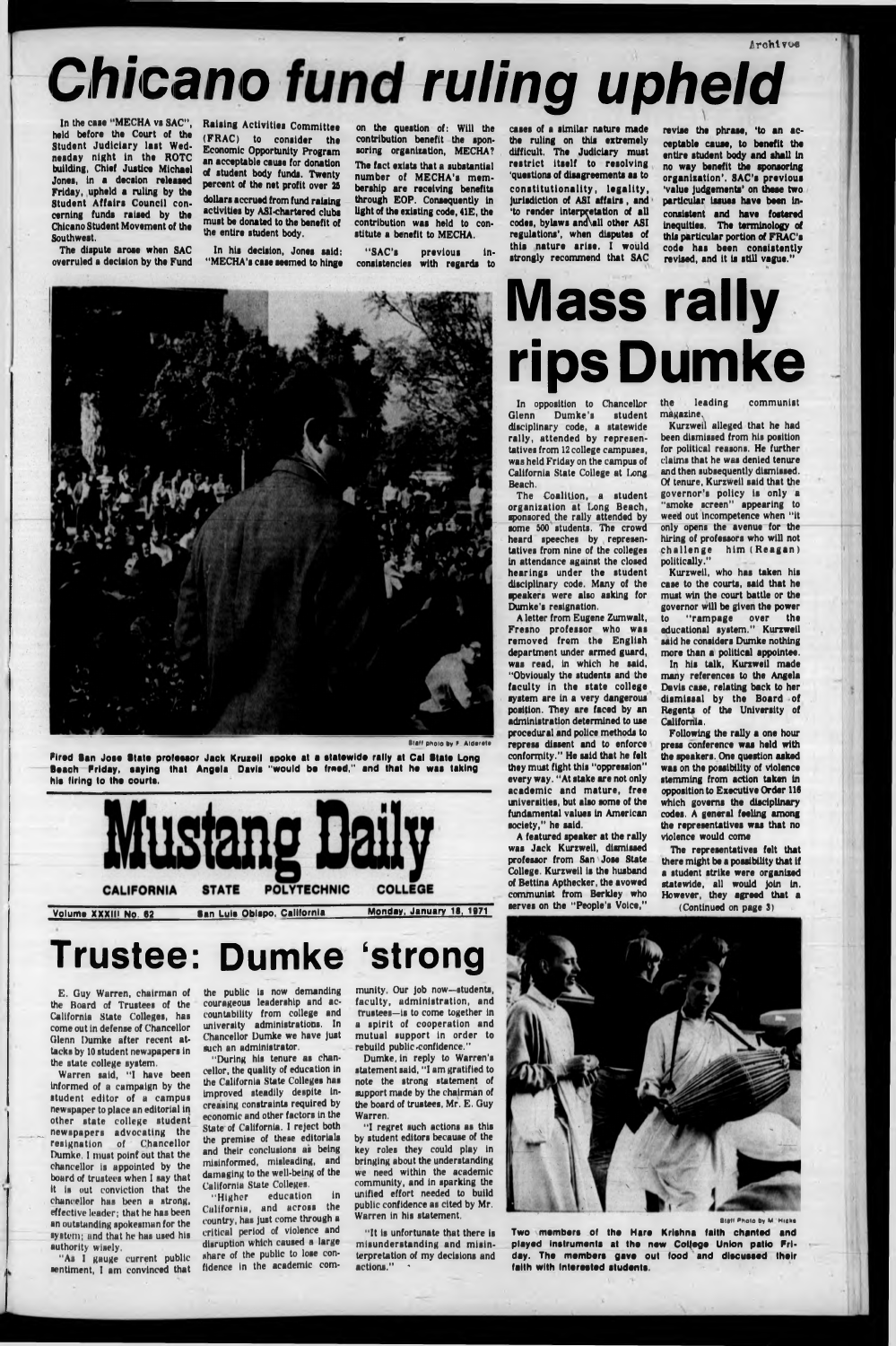#### Mustang Daily, Menday, January 18, 1971

# LETTERS TO THE EDITOR *Student funds used for union*

#### Editor:

Page **1** 

The article "Budget Hurts Campus Programs" in a recent Mustang Dally was essentially correct, but one statement regarding three projects which will continuue only to "one level In their development" failed to mention that these are all on the drawing boards. The statement that the College Union is "operating on Federal funds" should have stated, "is being constructed with student funds through a loan from the Federal government."

No further action can be authorised on three projects: the women's gymnasium, site development and utilities project, and the first equipment phase of the remodeling of the science building(\$90,000).

Two other projects will be allowed to proceed through the completion of preliminary

I believe students and faculty interested In the status of campus construction will be interested in the following summary Issued recently by Executive Dean E. Douglas Gerard:

"There are five categories of capital outlay projects, as affected by statewide cutbacks In building funds.

drawings. These - are the architectural classroom building and an addition to Engineering West.

Two other projects will be allowed to proceed to the completion of working drawings. These are the library and the first phase of remodeling the science building.

Five other projects which are funded from non-state sources will proceed as usual. Of these, the College Union building is considered to be 98 per cent completed.

A new residence hall, similar to Yosemite Hall in design, is to be built along Grand Avenue. At a bid opening on Thursday, Jan. 7, the apparent low bidder was Montgomery Ross Fisher, Inc. of Los Angeles (93,155,000).

Mr. Vonasek is apparently Infatuated with peace symbols. Since he simply dotes on them, let us make him happy by using some of that luscious white powder to ruin a decent hill.

Also scheduled for further development with non-state funds are an addition to the Health Center, for approximately 9878,000 (financed by student health center fees), and additional parking for approximately 9300,000."

Lachlan **P.** MacDonald Director, Information Services

#### **Peace sign fettish?**

#### Save the creek

Editor:

If you compare the community of San Luis Obispo with almost any other area in the state, you will realize that we have one of the few communities left with an ample supply of beautiful open space and creeks that have not yet become open sewers. But this might not last long. There have been many violations and incidents of pollution in our San Luis creek system, Incidents killing thousands of fish; incidents our city council has promised to take action on.

The issue of preserving our creek is coming up tonight at the city council meeting, and a group of concerned Cal Poly students will be going down to the courthouse to express their Interest in conserving our creek as a natural waterway, not an open sewer. But they need your help.

Councilman Miller would like to see a student on the city council and this would be a good start for students to quit rapping and really do something positive to preserve the local ecology and to show the strength of student opinion to our city government. Warner Chabot

#### Editor's note:

organization's missionary convention were "to present to

San Luis Obispo City Council meetings are held Monday at **9** p.m. in the county courthouse.

> explains rules," which appeared represent himself, and the final in the Friday, Jan. 15, edition of decision at the college level is Mustang Dally, may have been made by the president. The misinterpreted. The article, in grievant may appeal to the part, should read:



Let us all wear peace symbols, wslk around holding up two fingers on each hand to signify

"peaco," and then let us cover all our cars with "peace" bumper stickers. Let us ignore the future and spend our time now, peeking out at the world from the Inside of a little nutshell which is covered with peace symbols.

Andy Lampenleld

Other Urbana speakers addressed them selves to such issues as social concern and world evangelism and the U.S.

#### **Mustang Daily** *Edltor-ln-chlat: Ian McCaba Managing Editor: Frank Aldarata* **Sports** *Editor: Paul Simon* Advertising Manager: Patricia K. Linder *Butina* **si** *Managar: Bob Schwab Hoad Production Managar: Brian P. Lawlar* . . \* **••to •><\*\*• \*\*# • \*** *\* ••at* **\*#•»- \*** *w* **eu'saee\* \*\*•** *a>* **••** *-a* **• «#■•##• •«\*"•## m Mr** •r <sup>m</sup> *-\*\*\*•••• m* tr •■\*#•'» • w«» .•»\*•«. r *wwww a* **vw** *at* **•# »\*\*» e\*ee** *m* **\*«e <\*«\*\*« »•#•#** *iwm* u«iiiNot Mu *m* »'ss\* ■ in Me I'M .e\* w *aatr* '• w M, •T ' •' MS *00* \* «M •• **#•\*••# few •#'»»»\*•• (rws\*** •\*»•« \*«•#> *-m* • • •» *<sup>f</sup>* iit H N *■-* • «rw#••■»•#• mt \* •SsreM\*' *<•\* ta •am* • •# **Huge Selection Of REBUILT BATTERIES THE INKSPOT COPY SERVICE**



# **Urbana '70**

#### by Art Tyree

chaplain to the Queen.

Urbana '70 was "where it was" for over 12,000 delegates, including 1,158 from this and other California campuses, attending the missionary convention of<br>Inter-Varsity Christian Inter-Varsity Fellowship at the University of Illinois Dec. 27-31.

Urbana was where you saw 12,000 faces in the domed arena Intent on the lecture of an Argentine magazine editor, or a black American evangelist, or a pastor from India.

Urbana was where you wandered past row after row of Christian missionary information booths representing agencies you'd never heard of before, checking out the Wycliffe Bible Translators, the Christian Mission for Deaf Africans, and the Missionary Aviation Fellowship.

Urbana was where, if you were from California, you wondered how the sun could be glowing out of a clear sky while your hands sought your coat pockets—and how you were ever going to attend all the specialized seminars and discussions you were interested in.

But Urbana was more than sheer mass. In the words of Inter-Varsity convention director Paul E. Little, the purposes of the interdenominational

you God's call to Himself and then to His service; to bring you awareness of the needs of our contemporary world; and to give practical suggestions as to how you may help meet these needs."

Manifesting these goals was a tightly-fitted schedule of large general sessions, small encounter groups, questlon-andanswer periods, mission displays, and elective seminars.

Any kind of missionary enterprise was available for inspection; convention officials reported that It was the largest



from a student during an informal conference after a morning general session of the Inter-Varsity missionary



gathering of Christian foreign missionaries in history. Over 400 of them were on hand as speakers, seminar leaders, and Information counselors.

Joanne Keene, social science major from this campus, was impressed by the size of the convention. "The realization that so many kids are in it."

Though not sure whether she is called to a mission field, she said, "I know a lot more how to prepare myself." She plans to take a foreign language course and cross-cultural classes.

Elective seminars attended by students from this college (39 were offered) included those on agriculture, modem media in evangelism, radio and television engineering, and university teaching overseas. A much larger selection of specialized afternoon discussion focused on such concerns as war and missions, use of architecture in missions, and short term missionary opportunities.

can appeal his case within 20 grievance committee. The working days of notice. The chancellor may convene a review grievance panel is made up of committee which has recom-'' three members chosen by lot mending powers, but is not from associate and full professor binding.

An emphasis on social concerns was reflected in the addresses of the key speakers. Discussing "Student Power in World Evangelism." Inter-Varsity missionary director David M. Howard underscored the significant part college students have had in initiating and promoting missionary thrusts.<br>The first American missionary The first American missionary agency was founded as a result of the persistence of Samuel Mills, a

New England college student, in 1810.

Students have continued to be in the front lines of missionary recruitment, Howard pointed out, including the present Inter-Varsity movement.

racial issue and world evangelism. Their remarks will be reported in a future edition of Mustang Dally.

An article, titled "Director ranks; the grievant must The new rules say the grievant the recommendation of the chancellor if the president's decision is not in agreement with **ishe ishe ishe internal internal internal internal internal internal internal internal internal internal internal internal internal internal internal internal internal internal internal internal internal internal internal** 

*,***...— , • For Solutions to your Problems\_\_\_**

> **3 Lines-5 Days only \$2.50**

Joe: Get in touch with me at once. **Bring 3 rings — engagement** wedding and teething. Have news for you, Betty.

**NOTICE: A large whiteface bull** has wandered into my pasture whipped my little bull, torn up six miles of fence and made a **nul\*anca of hlm »alf tn general w ith** my blackface cattle. Owner. can have said bull by getting him off **the premises this weekend,.. otherw i»e the general public I\* hereby invited to a bar b qua on** the following weekend.

ADEMIC DAYS REFORE  $PPTAD$ 

**546-2164**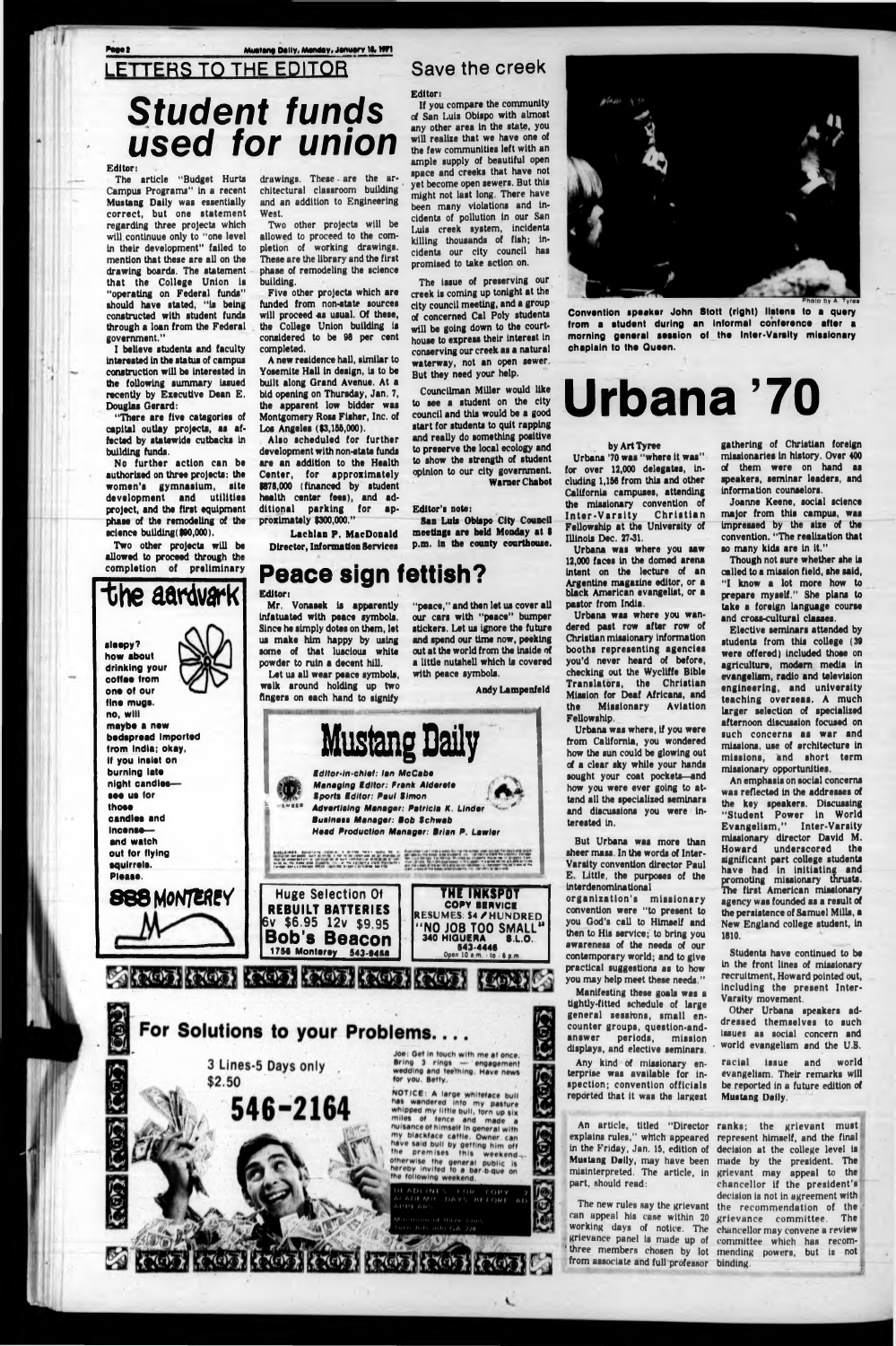# C.U. SURVEY **Sweets and** music first

The results of a survey circulated to determine student preferences in services offered in the new college union shows that most students think of their stomachs first.

According to Roy Gersten, business manager, Associated Students, Inc. (ASI), more than 4,000 of the questionnaires were handed out at registration and in the new bookstore this quarter. Although surveys continually "dribble in" to Gersten's office, a talley of the initial 800 completed surveys surrendered show the number of students desiring:

| Ice cream shop         | 586 |
|------------------------|-----|
| <b>Record shop</b>     | 491 |
| Dry cleaning service   | 475 |
| <b>Barber</b> shop     | 428 |
| Stereo equipment sales | 326 |
| Shoe repair            | 298 |
| Laundromat             | 273 |

Other services suggested on the questionnaire included rental lockers, florist, jewelry-watch repair, beauty shop, travel bureau and laundry service, all of which received less than 200 votes

Gersten uttered his approval of the survey results. "When you<br>get back better than 20 per cent of

#### **Casual dining**

For the student that finds it getting those homemade jobs

Opening this week with the latest in gourmet breakfasts and the "Shoppee" will serve coffee,

**PAINT** WALLPAPER a survey, I consider this to be a good survey. That's more than the turn out to vote for a queen."

According to the ASI business manager, every effort will be made to fulfill the desires of the students as reflected in this survey. However, Gersten issued a few words of caution.

"There are all sorts of complications involved in leasing space. We'll have to give consideration to local merchants."

#### **Chop club** seeks angel

"Chop, chop!" These doubleedged words are supplied by Bob Levenson in reference to Club Bushido and the urgent need for a faculty adviser.

While trying to start his new club. Levenson has run into two difficulties. The club urgently needs an adviser, some member of the college faculty willing to devote a little time to club meetings. So far no one has volunteered.

An identity mix-up is the second problem. "Some of the students think that Club Bushido is a club for Chinese students." sighs Levenson. "I'd just like to

# Four Week **DELIVERY**

enday, January 18, 1971, Muslang Dally



Denver "aviator" Bill Forington files his homemade helicopter six inches off the ground in a two second flight. The FAA dropped all charges against Forington who was charges with operating an uncertified aircraft and not having a license.

### Mass rally

(Continued from page 1) strike would not be of any help in getting their education. The feeling was expressed that students could obtain an education and at the same time "combat" 116.

Spokesmen for the Coalition expressed their desire to see Dumke tender his immediate resignation and to see that the students, under disciplinary hearings, be afforded the same rights of due process of law that is given to all citizens. Spokesmen indicated that Order 116 was against basic con-





### **Lowest bid**

Theilman Construction Company of Santa Barbara was the apparent low bidder for the construction of phase three of the dining facilities, according to Douglas Gerard, executive dean in charge of facilities planning. Theilman's bid was \$1.1 million.

Gerard said construction of the new facility, scheduled to begin around April 1, 1971, will provide several new eating facilities for students. One will be a commercial type cafeteria and the other a table-service restaurant. Construction of the facility is expected to take about 14 months.

Final approval on the bid will have to come from the chancellor's office. Gerard said, and construction bonds will have to be sold.